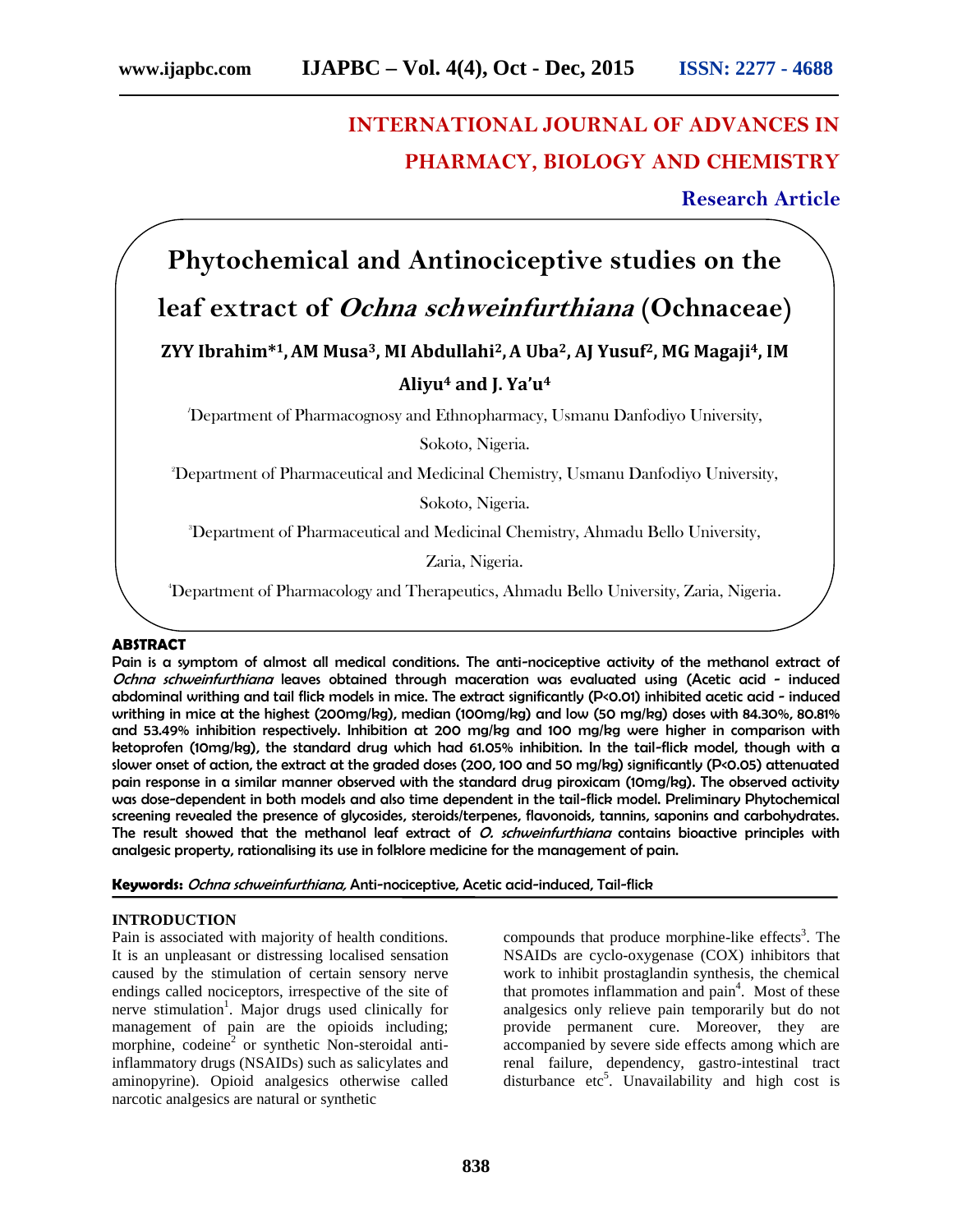another limitation of these analgesics especially in developing countries

Since time immemorial, natural products have played a very important role in health management and disease prevention through the practice of traditional medicine<sup>6</sup>. Today, medicinal plants serve as the source of almost 50% of the therapeutic agents in clinical use whether as drugs or as lead compounds<sup>7</sup>. Several analgesic agents have been isolated from plants including morphine from Opium poppy<sup>8</sup>, aspirin from Willow tree  $bar<sup>9</sup>$  among others. However, a large number of medicinally useful plants have not been explored or are used traditionally with no scientific basis $^{10}$ .

*Ochna schweinfurthiana* F. Hoffm. (Ochnaceae) is a small tree or shrub that grows to about 4m, mainly in the savannah woodland from Guinea to North and South Nigeria and across West to Central Africa and Asia<sup>11</sup>. It is commonly known as the Brick-red Ochna, in Hausa Language as Jan-taru and Hiéké in Yoruba<sup>11</sup>. Species in the genus Ochna have a long history of use as herbal remedies in African and Asian folkloric medicine<sup>12</sup>. For example, *O*. *lanceolata* is used as an abortifacient and in the treatment of gastric and menstrual disorder<sup>13</sup>,  $O$ . *squarrosa* as digestive tonic and for asthma treatment<sup>14</sup>. *O. pumila* is used for treatment of lumbago, ulcer, snake bite and epilepsy. Several preparations (powdered form and decoction) of the leaves and/or root of *Ochna schweinfurthiana* have found a general use as antimicrobial (wound dressing, eye infection), analgesic, anti-inflammatory and anthelmintic agents $11$ . The leaf is also used as a laxative, enema and febrifuge. Research conducted on members in this genus revealed them to have<br>significant analgesic and anti-inflammatory and anti-inflammatory  $\frac{15}{2}$  activities<sup>15</sup>. Other pharmacological activities include antimicrobial<sup>16</sup>, cytotoxic<sup>17</sup>, anti-malarial<sup>18</sup>. Except for antimicrobial activity<sup>19</sup>, there is no report of scientific validation for the acclaimed uses of the plant in traditional medicine. This study was aimed at investigating the analgesic property of the crude methanol leaf extract of *Ochna schweinfurthiana.*

## **MATERIALS AND METHOD**

#### **Plant material**

The plant sample of *Ochna schweinfurthiana* was obtained from Samaru, Zaria-Nigeria in June, 2013. It was identified and authenticated at the Herbarium Unit, Department of Biological Sciences, Ahmadu Bello University Zaria by comparing with herbarium reference voucher specimen (Number 900229).

#### **Experimental animals**

Locally bred adult Swiss albino mice of either sex (15-30 g body weight) were acquired from Animal

House Facility of the Department of Pharmacology and Therapeutics, Ahmadu Bello University Zaria, Nigeria. The animals were fed with laboratory diet and water *ad libitum* and maintained under standard conditions in clean cages at room temperature. All experimental procedures were approved by the Animal Right and Ethics Community of the University.

#### **Drugs and Chemicals**

Analytical grade laboratory reagents and chemicals, Ketoprofen (Lek, Slovenia), Piroxicam (Pfizer, Pakistan) and CME (50, 100 and 200 mg/kg) were used for the study.

#### **Extraction**

Fresh leaves of *Ochna schweinfurthiana* were removed and shade-dried at room temperature for 4 weeks and pulverized. The pulverized material was labelled and stored for further use. The powdered material (300g) was macerated with methanol for ten (10) days with occasional shaking. The filtrate was concentrated in-vacuo using rotary evaporator at  $45^{\circ}$ C affording a yield of  $36g$  (12.0%) which was subsequently referred to as crude methanol extract (CME).

#### **Preliminary Phytochemical Screening**

Standard methods described by Trease and Evans<sup>20</sup> were used to test the extract for the presence of secondary metabolites.

#### **Screening for Analgesic Studies** *Acetic Acid-induced writhing*

The method described by Kosteret  $al^{21}$  was employed. Twenty five (25) animals were divided into 5 groups containing 5 mice each. Groups 1, 2 and 3 (test groups) received the graded doses of CME at 50, 100 and 200 mgkg $^{-1}$  respectively. Group 4 (positive control) received the standard drug, ketoprofen at 10 mg/kg while group 5 (negative control) was treated with 10 ml/kg normal saline intra-peritoneal. 0.6% aqueous acetic acid solution was administered *i.p.* to each mouse 30 minutes after treatment of all groups. After an interval of 5 minutes, the mice were observed for specific contraction of abdomen for the next 15-20 minutes.

#### *Mechanical (Tail-Flick) Model*

The method adopted by Okolo*et al*<sup>10</sup> was used. Mice were grouped into 5 containing 5 mice each. An analgesiometer with 100g weight was used to apply pain in the form of pressure. The middle region of each animal's tail was positioned under the fulcrum of the device and the extension was pressed to apply the pressure. Readings were taken pre-treatment (0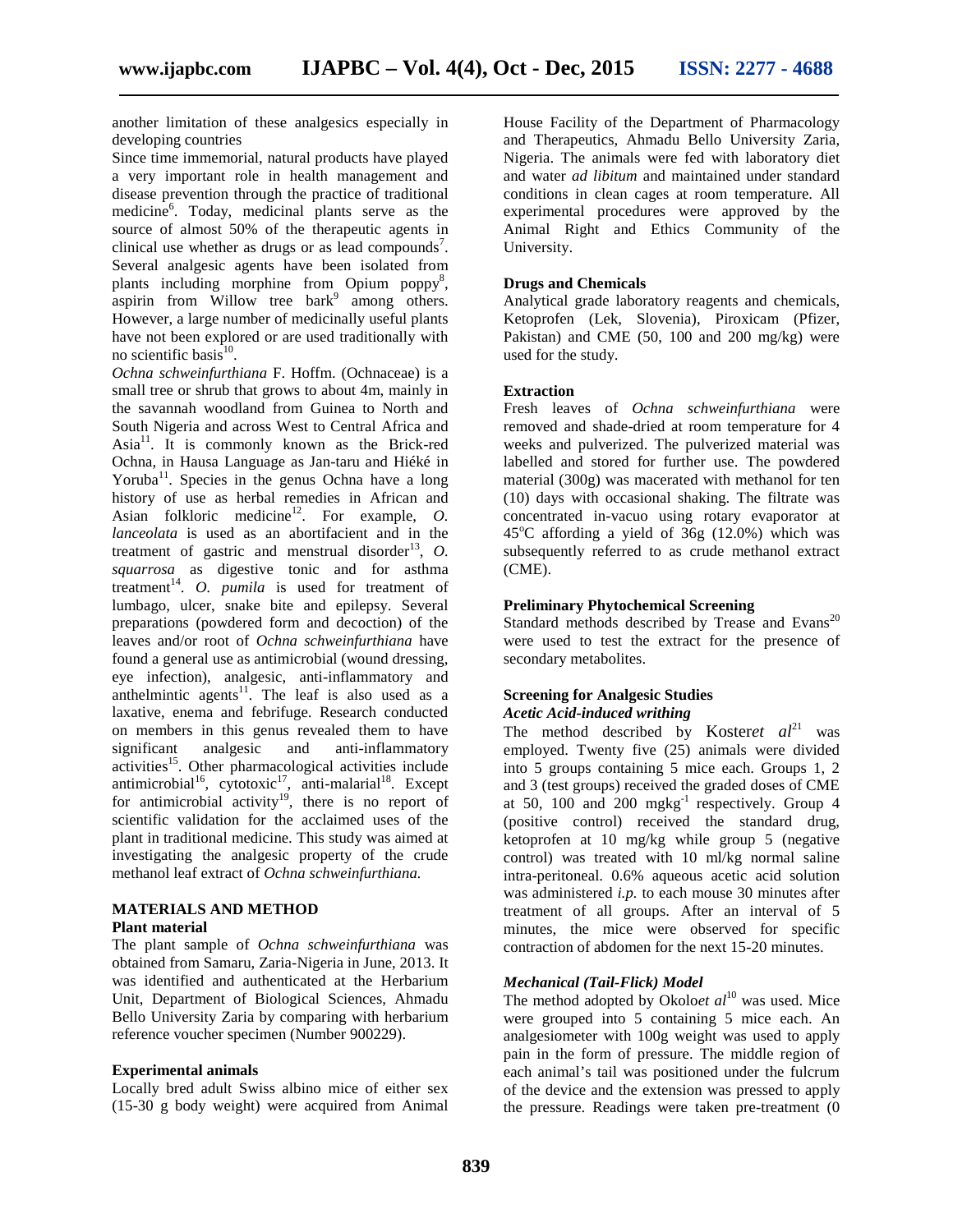reading), after which graded doses of the extract of 50, 100 and 200 mg/kg, 10 mg/kg standard drug (piroxicam) and 0.2 ml/kg BW normal saline were administered intraperitoneally to groups 1-5 respectively. Further readings were taken 30 minutes post-treatment and repeated 3 times with 30 minutes interval. The pain threshold was calibrated in cm and noted as the time when the mouse showed any sign of discomfort (tail pulling, tail flicking or squeaking).

#### **RESULTS AND DISCUSSION**

Phytochemical screening of the crude methanol leaf extract of *O. schweinfurthiana* gave result as presented in Table 1.

Treatment with, 50, 100 and 200 mg/kg of the extract significantly  $(P<0.01)$  reduced the number of acetic acid-induced writhes with inhibitions of 53.49%, 80.81% and 84.30% respectively. The activity of the extract against acute pain at the median and highest doses was higher when compared to the inhibitory activity of the standard drug, ketoprofen 61.05% (Table 2).

Acetic acid-induced writhing model is very sensitive, compared to other methods, in detecting anti nociceptive effect of compounds<sup>22</sup> and other analgesic agents that act on peripherally mediated pain. Abdominal writhing are manifested through sensitisation of chemosensitive nociceptors by

prostaglandins because prostanoids particularly  $PGE<sub>2</sub>$ and  $\text{PGF}_2$  <sup>23,24</sup> and lipoxygenases<sup>25,26</sup> have been found in the peritoneal fluids after administration of acetic  $\alpha$ acid<sup>27</sup>. Of recent, nociceptive effect of acetic acid has also been associated with the release of cytokines like TNF by resident macrophages and mast cells $^{28}$ . NSAIDs relieve pain by suppressing the formation of pain inducing substances such as prostaglandins and bradykinin<sup>29, 30</sup> in the peripheral tissues<sup>31</sup>. Thus, reduction of acetic acid induced abdominal writhes by the graded doses of the extract in a similar manner to ketoprofen; a known peripherally acting analgesic suggests that the anti-nociception is peripherally mediated.

The extract increased the mean pain latency in a dose and time dependent manner after pain was mechanically stimulated. Activity 120 minutes post administration of 200 mg/kg of extract was the same with piroxicam, the positive control. Overall activities of all doses of the extract were similar to that of the standard analgesic used (Table 3).

Tail flick methods are used primarily to evaluate analgesics acting through central mechanism $^{32}$ . Although the mechanism of action of some central analgesics is controversial, they are thought to inhibit sensitisation of the opioid receptors and other painrelated neuronal inputs such as enkephalins and endorphins that is, they act as CNS depressants $^{33}$ .

| Phytochemical Screening of the Crude Methanol Extract (CME) |                    |  |
|-------------------------------------------------------------|--------------------|--|
| <b>Constituent</b>                                          | <b>Observation</b> |  |
| Carbohydrates                                               | $^{+}$             |  |
| Anthraquinones                                              |                    |  |
| Steroids/Terpenes                                           | $^{+}$             |  |
| Glycosides                                                  | $^{+}$             |  |
| Saponin                                                     | $^{+}$             |  |
| Tannins                                                     | $^{+}$             |  |
| Flavonoids                                                  | $^{+}$             |  |
| Alkaloids                                                   | -                  |  |
|                                                             |                    |  |

**Table 1 Phytochemical Screening of the Crude Methanol Extract (CME)**

**+ = present, - = absent**

**Table 2**

| Effect of crude methanol extract of <i>Ochna schweinfurthiana</i> on acetic acid-induced writhing in mice |  |
|-----------------------------------------------------------------------------------------------------------|--|
|                                                                                                           |  |

| Treatment (mg/kg) | Mean No. of writhes $\pm$ SEM  | <b>Percentage Protection</b> |  |
|-------------------|--------------------------------|------------------------------|--|
|                   |                                | (%)                          |  |
| Normal Saline     | $34.40 \pm 2.02$               |                              |  |
| CME 50            | $16.00 \pm 1.00$ <sup>**</sup> | 53.49                        |  |
| <b>CME 100</b>    | $6.60 \pm 1.69$ **             | 80.81                        |  |
| <b>CME 200</b>    | $5.40 \pm 2.02$ <sup>**</sup>  | 84.30                        |  |
| Ketoprofen 10     | $13.40 \pm 1.69$ <sup>**</sup> | 61.05                        |  |

Result is expressed as mean  $\pm$  SEM; n=5; \*\*P<0.01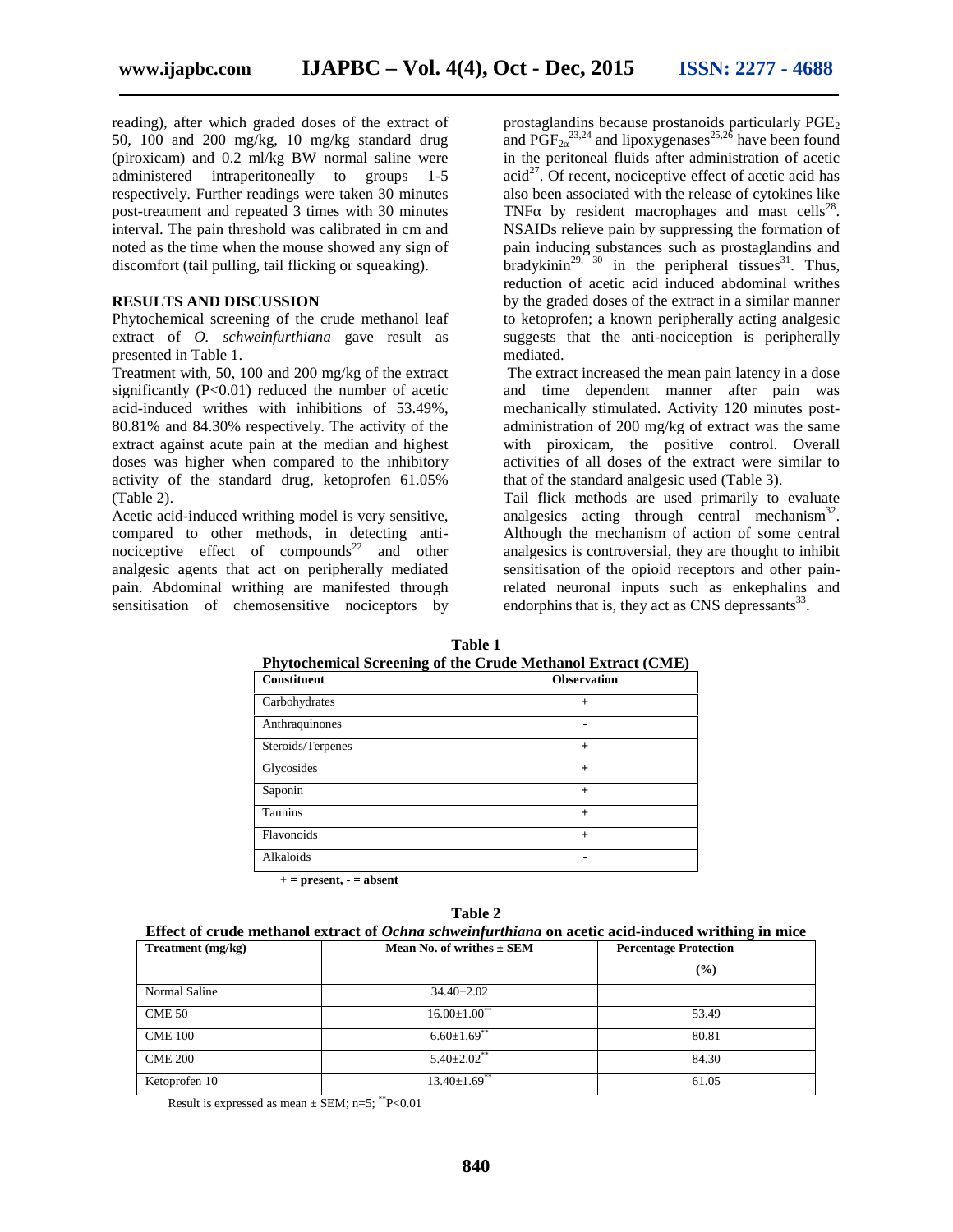|                  | Mean Pain Threshold $\pm$ SEM |                               |                               |                               |                               |
|------------------|-------------------------------|-------------------------------|-------------------------------|-------------------------------|-------------------------------|
| Time (min)       | $\Omega$                      | 30                            | 60                            | 90                            | 120                           |
| Treatment(mg/kg) |                               |                               |                               |                               |                               |
| Normal saline    | $2.18 + 0.49$                 | $1.52 + 0.53$                 | $1.76 + 0.40$                 | $1.80 + 0.49$                 | $1.88 \pm 0.50$               |
| CME (200)        | $1.70 + 0.66$ <sup>ns</sup>   | $2.18+0.44$ <sup>ns</sup>     | $2.74 + 0.54^*$               | $2.64 \pm 1.27$ **            | $4.82 \pm 0.26$ **            |
| CME(100)         | $1.70 + 0.54$ <sup>ns</sup>   | $1.86 + 0.34$ <sup>ns</sup>   | $3.02 + 0.82$ <sup>ns</sup>   | $4.30\pm0.35$ <sup>ns</sup>   | $4.64 \pm 1.19$ <sup>**</sup> |
| CME(50)          | $1.40 \pm 0.37$ <sup>ns</sup> | $1.80 \pm 0.21$ <sup>ns</sup> | $2.68 \pm 0.87$ <sup>ns</sup> | $2.74+0.19$ <sup>ns</sup>     | $4.46 \pm 0.69$ **            |
| Piroxicam (10)   | $1.52 \pm 0.40$ <sup>ns</sup> | $2.70 \pm 0.70$ <sup>**</sup> | $3.56 \pm 1.18$ <sup>**</sup> | $4.44 \pm 0.58$ <sup>**</sup> | $4.82 \pm 0.84$ <sup>**</sup> |

**Table 3**

 $n=5$ ;  $P > 0.05 =$  ns;  $P < 0.01 =$  \*\*\*;  $P < 0.05 =$ 

The action of centrally mediated analgesics is also known to involve inhibition of a biphasic nociceptive  $response<sup>34</sup>$ . In this study, Piroxicam and all administered doses of the extract produced time and dose dependent analgesia. The mean pain latencies of all groups at 0 minutes were not statistically different from the control. Analgesia was observed in group treated with 200 mg/kg of the extract 60 minutes post-treatment. Significant activity was however not observed at 100 mg/kg and 50 mg/kg until 90mins after administration. The standard drug, piroxicam showed faster onset (30 minutes) and higher activity than the test groups. However 120 minutes posttreatment, there was significant (P<0.01) antinociception in all test groups, analogous to the positive control. This implies that all doses of the extract have significant activity against pain with slower onset of action.

Analgesic effects of flavonoids<sup>15</sup>, tannins<sup>35, 36</sup> and saponins $37, 38, 39$  have been reported. The ability of the extract to exhibit its analgesic effect may be due to the synergistic effect of phytochemical constituents such as flavonoids, saponins etc detected in the plant.

#### **CONCLUSION**

Due to adverse effects associated with analgesic agents in current clinical use, management of chronic pain still remains a challenge for the medical community. This necessisates continuous search into more potent and safer analgesic agents. Despite the use of *O. schweinfurthiana* to manage a wide range of diseases, their is no scientific proof for most of the acclaimed effects. In this study, the crude methanol leaf extract of the plant was evaluated for anti nociceptive activity. The results provided experimental evidence validating its use in folklore medicine againts pain associated conditions.

#### **REFERENCES**

1. Youngson RM, Collins Internet-linked Dictionary of Medicine. Harper-Collins

Publishers, Westernhill Road, Bishopbriggs, Glasgow. 2005

- 2. Kapur D, Centrally acting non-opioid analgesic drugs, Current anaesthesia and critical care. 2002; 13(6): 328-333
- 3. Howland RD, Mycek MJ, Lippincott's Illustration Review: Pharmacology. Harvey RA, Champe PC, (eds.) Lippincott Williams and Wilkins publishers London. 2006; pp. 157-168
- 4. Insel PA, Analgesic–antipyretic and antiinflammatory agents and drugs employed in the treatment of gout. In: Hardman, J.G. and Limbird, L.E., eds, Goodman. 1996; pp: 17-25
- 5. Jachak SM, Saklani A. Challenges and opportunities in drug discovery from plants. Curr Sci. 2007; 92(9):1251-1257
- 6. Kinghorn AD. Plants as sources of medicinally and pharmaceutically important compounds, Phytochemical resources for medicine and agriculture. 1992; 75-95
- 7. Dewick PM. Medicinal Natural Products: A biosynthetic approach (3rd Ed.). Chichester: Wiley, 2009; pp. 10
- 8. Jaffe JH, Martin JW. Opioid Analgesics and Antagonists. In: Gilman AG, Rall TW, Nies AS, Taylor P, (Eds). The Pharmacological Basis of Therapeutics, Permagon Press, New York, USA. 1990; pp 638-680
- 9. Buchner A. Rigatelli's antipyretic and an alkaloid substance discovered in Willow bark, Repertorium fur die Pharmacie. 1828; 29:405
- 10. Okolo CO, Johnson PB, Abdulrahman EM, Abdu-Aguye I, Hussaini IM. Analgesic effect of Irvingia gabonensis stem bark extract. J Ethnopharmacol, 1995; 45(2):125-129
- 11. Burkill HM, The Useful Plants of West Tropical Africa, Royal Botanic Gardens, Kew. 1985; 4:445
- 12. Bandi AKR, Lee D, Tih RG, Gunasekar D, Bodo B. Phytochemical and Biological Studies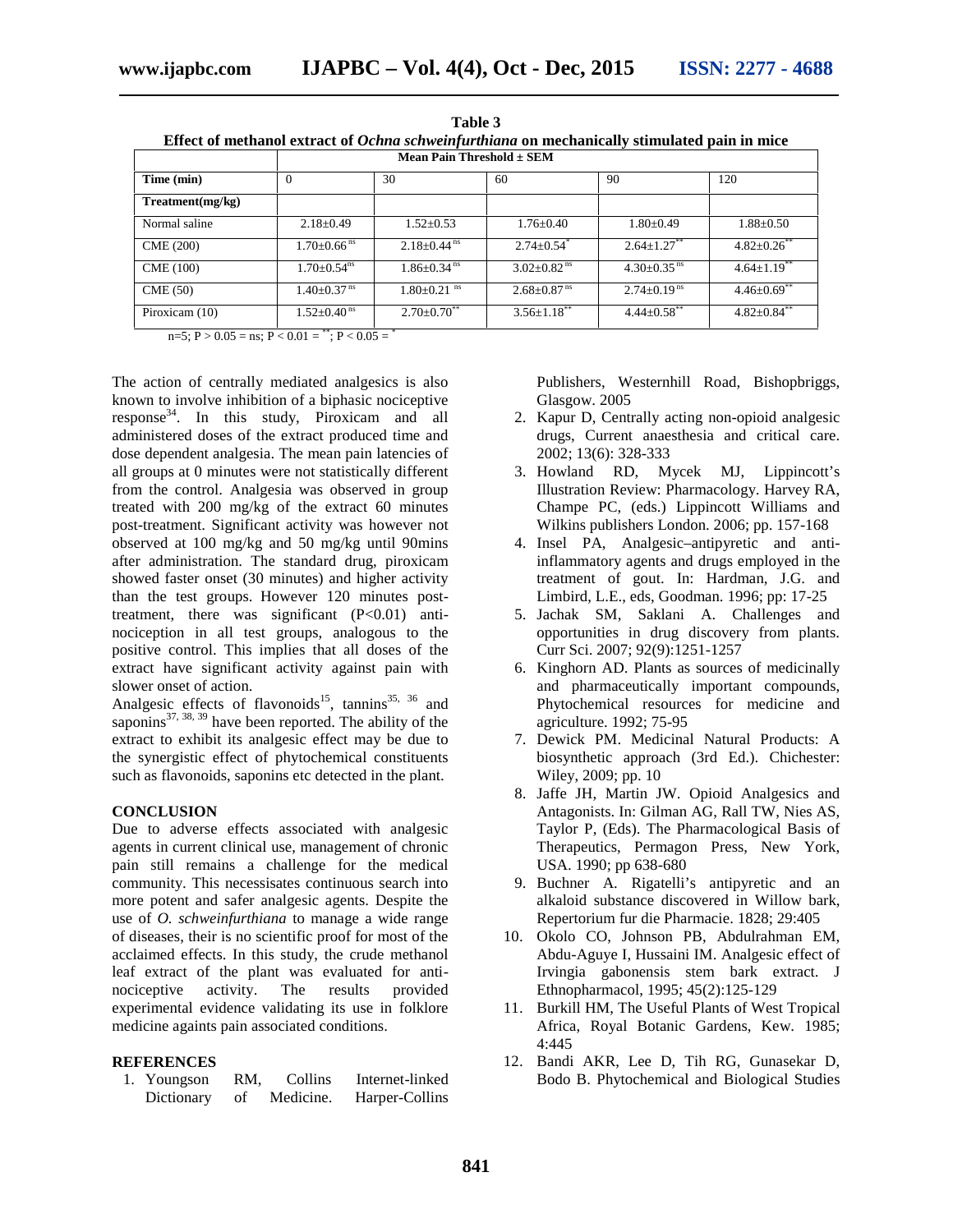of Ochna Species,. Chemistry and Biodiversity. 2012; 9:251- 271

- 13. Muthukumaraswamy S, Mohan VR, Kumaresan S. Pharmacognostic studies on the trunk bark of Ochhna lanceolata. J. Med. Arom. Plant Sci. 2014;4(1):93- 100.
- 14. Kirtikar KR, Basu BD. Indian Medicinal Plants, Periodical Book Agency, New Delhi, 1980; pp. 515
- 15. Anuradha V, Srinivas PV, Rao RR, Manjulatha K, Purohit MG, Rao JM. Isolation and synthesis of analgesic and anti-inflammatory compounds from Ochna squarrosa L. Bioorg. Med. Chem. 2006; 14(20): 6820- 6826
- 16. Ndoile MM. Structure, synthesis and biological activities of biflavanoids isolated from Ochna serrulata. PhD Thesis. 2012; pp 20-137
- 17. Sriram S, Chozhan J, Meenaa V, Kavitha SJ, Sasikumar C. Evaluation of Antibacterial Activity of Ochna obtusata against Selected Pathogens. Adv Bio Tech. 2011; 11(6):39- 41
- 18. Reutrakul V, Ningnuek N, Pohmakotr M. Anti- HIV-1 flavonoid glycosides from Ochna Integerrima. Planta medica. 2007; 73(7): 683- 688
- 19. Abdullahi MI, Iliya I, Haruna AK, Sule MI, Musa AM, Abdullahi MS. Preliminary phytochemical and antimicrobial investigations of leaf extracts of Ochna schweinfurthiana (Ochnaceae). Afr J Pharm Pharmacol. 2010; 4(2):83-86.
- 20. Trease GE, Evans WC. Textbook of Pharmacognosy, 12th (Ed) Balliers Tindall, London. 1983; pp. 343-384
- 21. Koster R, Anderson M, Beer EJ. Acetic acid for analgesic screening, Federation Proceeds. 1959; 18:412-416
- 22. Shumaia P, Md. Abu Shuaib R, Md. Abdul K, Most. Afia A, Tahmida S et al. Phytochemical screening and studies of analgesic potential of Moringa oleifera Lam. Stem bark extract on experimental animal model. Int J Phytopharm. 2014; 4(5):128-131
- 23. Deradt R, Jongney S, Deivaicee F, Falhout M. Release of Prostaglandins E and F in an algogenic reaction and its inhibition. Euro J Pharmacol 1980; 61(1):17-24.
- 24. Chandra-Shekhar N, Jayasree T, Sheikh U, Rohit D, Manohar VS, Shankar J. Evaluation of Antinociceptive Activity of Aqueous Extract of Bark of Psidium guajava in Albino Rats and Albino Mice. J Clin Diag Res, 2014; 8(9):1-4
- 25. Levini JD, Lau W, Kwait G, Goetzl EJ. Leukotriene produces hyperalgesia that is

dependent on the polymorphonuclear leucocytes. Science. 1984; 255(4663):743-745

- 26. Dhara AK, Suba V, Sen T, Pal S, Chaudhuri AK. Preliminary studies on the antiinflammatory and analgesic activity of methanolic fraction of the root of Tragia involucrate. J. Ethnopharm, 2000; 72(1-2):265- 268
- 27. Magaji GM, Mohammed A, Yaro AH, Tanko Y, Danjuma IK. Preliminary analgesic and antiinflammatory activities of methanolic stem bark extract of in Securinega virosa rodents. Biol Env Sci J Trop, 2008; 5(1):131-135
- 28. Ribeiro RA, Vale ML, Thomazzi SM, Paschaolato AB, Poole S, Ferreir SH. Involvent of resident macrophages and mast cells in the writhung nociceptive response induced by zamosan and acetic acid in mice, Eur J Pharmacol, 2000; 387(1):111-118
- 29. Hirose K, Jyoyama H, Koojiima Y. Antiniciceptive and Antipyretic Activities of Pongamia pinnata Leaves, Drug Res, 1984; 34:280
- 30. Prabha MN, Ramesh, CK, Kuppast IJ, Mankani KL. Studies on anti-inflammatory and analgesic activities of Euphorbia tirucalli L. Latex, Int J Chem Sci, 2008; 6(4):1781-1787
- 31. Jain PS, Mallipedi S, Belsare DP, Mandal SC, Pal SC, Badgujar VB. Analgesic Activity of Stem Bark of Kigelia pinnata Linn. Indian Drugs. 2007; 44(1): 63-65
- 32. Vogel HG. Analgesic, anti inflammatory and anti pyretic activity: Drug discovery and evaluation in pharmacological assays. J. Pharm Res, 2008; 983-1113
- 33. Brune K. Pharmacology of centrally acting analgesics: an introduction. Postgrad Med J, 1987; 63(3):5-7
- 34. Mohammad AR, Mohammed I, Tajmira T, Qamrul A, Md. Ruhul K, Ridwan BR. Analgesic, anti-inflammatory and anxiolytic activities of Sarcochlamys pulcherrima gaudich. Carib J Sci Tech, 2014; 2:295-300
- 35. Ahmadiani A, Hosseiny J, Semnanian S, Javan M, Saeedi F, Kamalinejad M, Saremi S. Antinociceptive and anti-inflammatory effects of Elaeagnus angustifollia fruit extract. J. Ethnopharm, 2000; 72(1-2): 287-293
- 36. Yerima M, Magaji MG, Yaro AH, Tanko Y, Mohammed MM, Analgesic and antiinflammatory activities of the methanolic leaves extract of Securinega virosa (Euphorbiaceae). Nigerian Journal of Pharmaceutical Sciences. 2009; 8(1):47-53
- 37. Choi J, Jung H, Lee K, Park H. Antinociceptive and Anti-inflammatory effects of saponin and